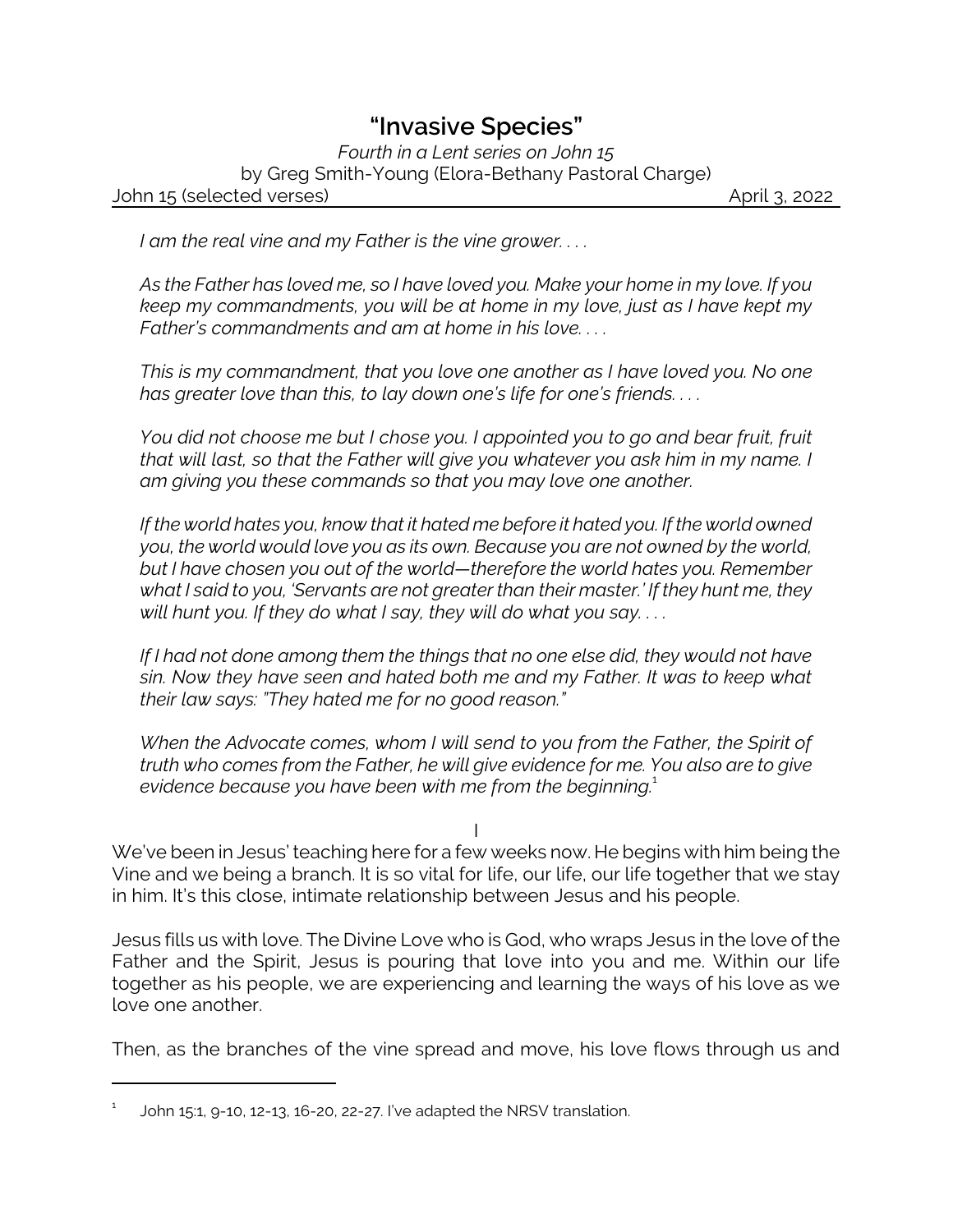overflows from us, bearing fruit, fruits of life into this world Jesus loves.

But this world does not love him back. In this world which he loves, Jesus encounters hate. This is the stark, shocking reality we smacked into last week. It's deeply perplexing. How is it that Jesus— who is God's goodness in the full, who is perfect love, who always acts with love, abundant and freely given—how is it that Jesus receives back hate?

Within hours of saying this, hatred will have killed Jesus.

What do we make of this? Was there something especially wrong with his opponents then, something about them that made them whom he loved into his enemies?

Or, do they in that time and place express something true of all of us, in ever time and place? A bitter, terrible truth about us?

Always remember, though, this one whom we make our Enemy is Jesus. Thank God! For makes himself our Friend.

II

We got into this last week. This is Jesus' diagnosis. It's his bright light which he shines into our dark corners. Do not be afraid to look. For with diagnosis comes the cure.

What Jesus says is thick, and maybe strange to us. So let me review, then pick up where I left off.

Start with this world, the *kosmos*, God's creation. It is beautiful and good, precious to God, loved by God.

But it has gone wrong. The *kosmos* turns against God. This turning is personal, each of us. This is social and communal: our networks, systems, communities, economies, governments, corporations, churches, cultures. All turned against God.

Imagine that the *kosmos* is this water. It's pure and good, a blessing for life. Add some terrible, toxic poison. Just a few drops. By far most ofthe mixture is still good water. Yet it's become all contaminated, all death.

The toxicity comes from us. And it gets into us. We are not who we are supposed to be. We are all part of this. We are responsible victimizers. We are all harmed by it. We are suffering victims. The *kosmos* is a mess, twisted and damaged, groaning and crying.

III

But fear not! Do not despair. God always is. God still loves. God loves God's *kosmos*—everything, all of us, and you within it. So in Jesus, God came in person into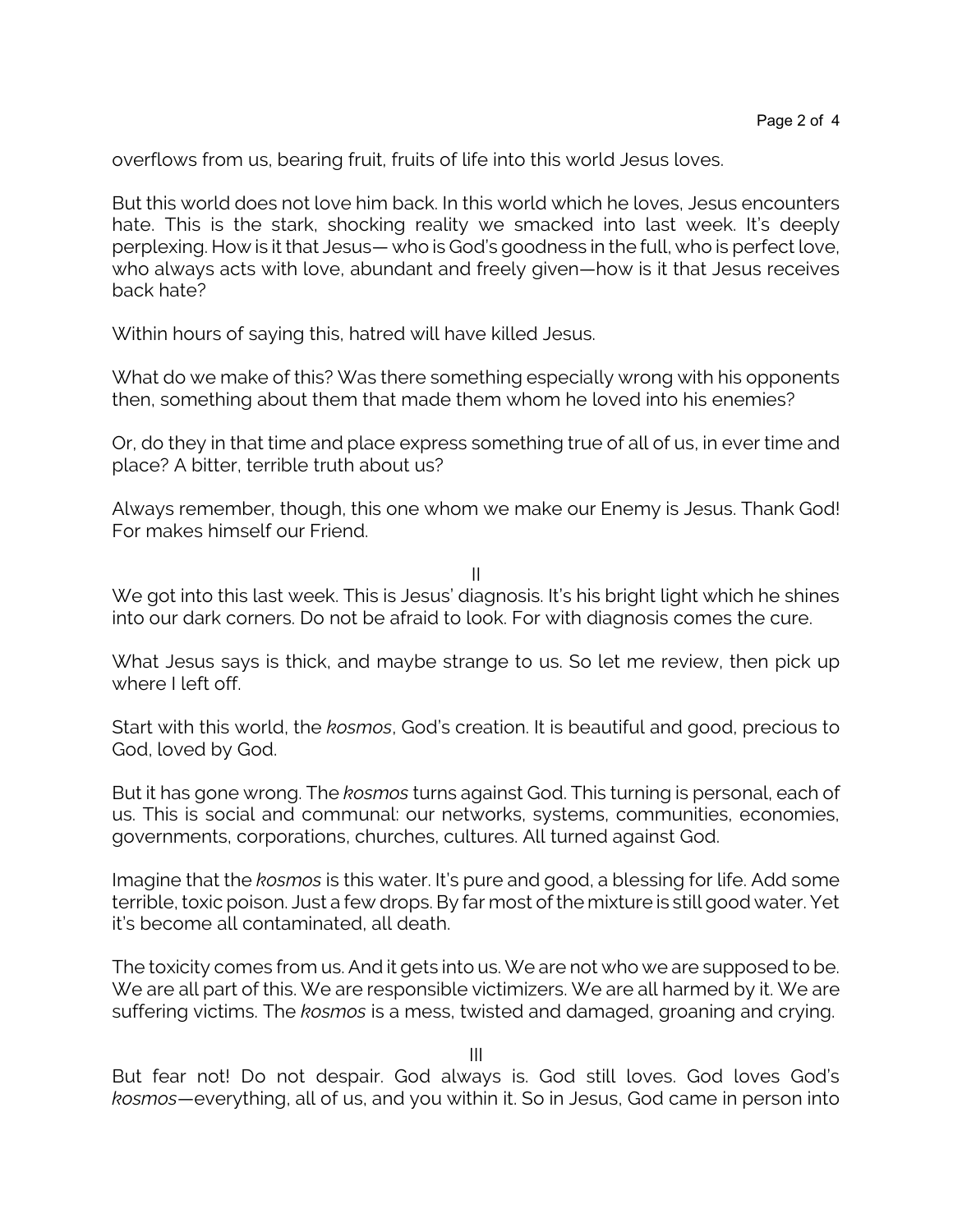the *kosmos,* to save it and set it right.

Perfect love encounters us. We let ourselves be embraced by him, trusting him to change us.

Or, we slap him away. This gets us to the "hate" part. Jesus creates a crisis. The *kosmos'* reacts to Jesus. The *kosmos* rejects Jesus. It expels him. We expel him. We crucified him. We finished him off, so he'd leave us alone to do our thing.

Thank God, he will not.

It's the wonder of the Cross and Resurrection. Jesus turned our rejection against us, for us. Call this "Our Glorious Defeat." Our attempted annihilation of him, he turned into his successful salvation of us.

This is where we got last week. Jesus does not finish there.

What he did for us, he now continues through us. Jesus is the Vine. We, his branches. Through his people, he is spreading his love—bearing fruit—into those corners wherever the poisoned fruits of un-love are found.

Jesus has saved us. He has called us. He is remaking us, detoxifying us with his cure: himself, perfect love. He is filling us with his Spirit, so we can be more and more like him.

Yes, us! You know yourself, and those sitting around you. So foolish of Jesus, choosing the likes of us. So astonishing, what the Holy Spirit can do with the likes of us.

Call it Jesus' "Branch strategy." Creating communities like this. We are tiny pockets, samples of him, moving out so others can taste and see the goodness and love of God.

IV

Remember, though, what happens to Jesus when the *kosmos* gets a taste of him.

Jesus warns us.

*Because you are not owned by the world, but I have chosen you out of the world—therefore the world hates you. Remember what I said to you, 'Servants are not greater than their master.' If they hunt me, they will hunt you.*

Remember his diagnosis of the *kosmos*. It's going to see him, and see us—Vine and branches—as an invasive species.

I realize that's a provocative image. Us, an invasive species? An invasive species is